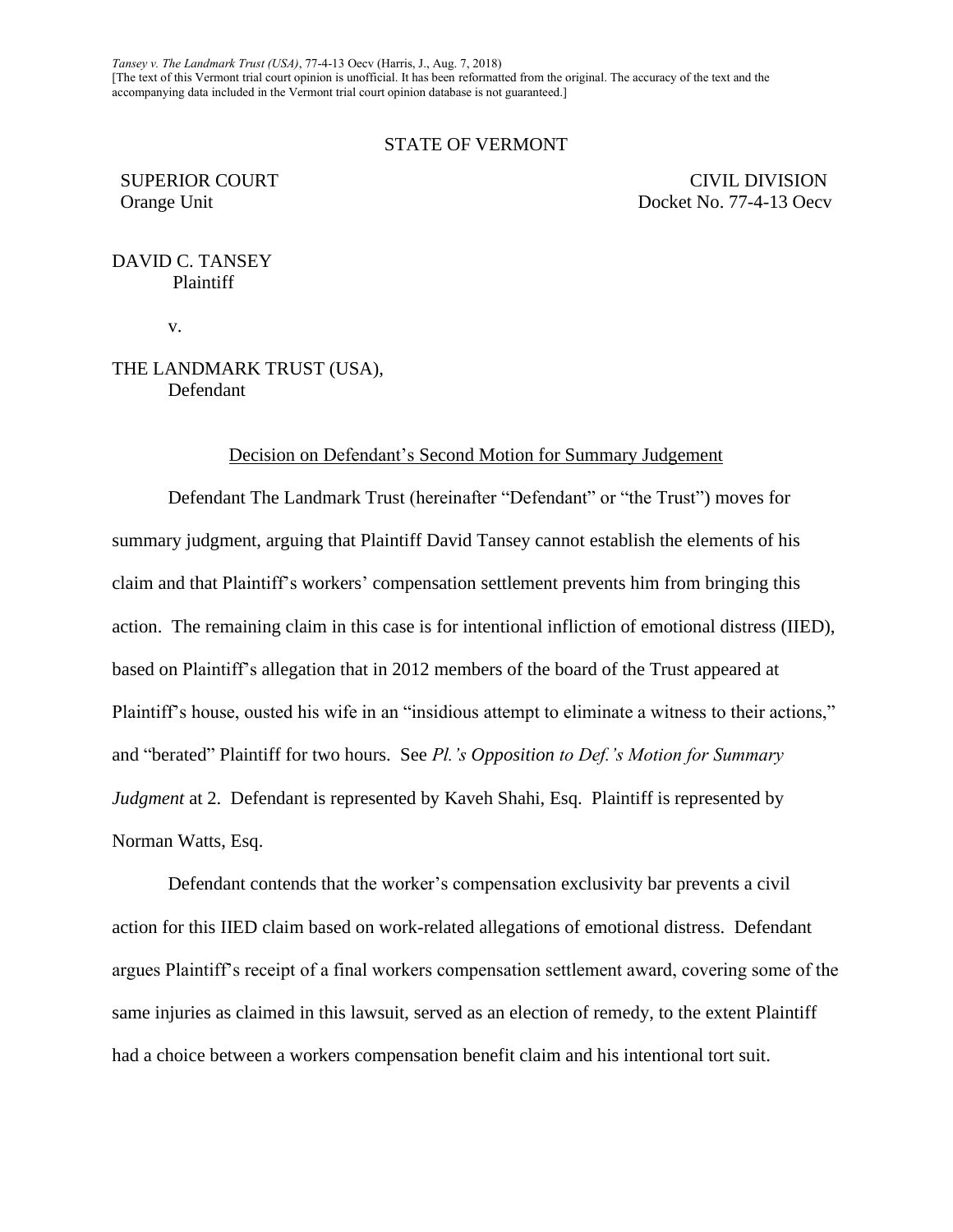Defendant also argues that Plaintiff has not established the extreme emotional distress or outrageous conduct necessary for an IIED claim.

Plaintiff asserts that the exclusivity bar does not apply here because the Workers Compensation Act (WCA) applies to personal injuries "at work" and "by accident." Plaintiff contends that the WCA, and the exclusivity bar, only covers negligent acts, not intentional ones. Plaintiff also contends that the law of the case doctrine precludes Defendant from raising the sufficiency of the evidence argument for a second time, and in any event his facts show the basis for the jury to hear his IIED claim. Finally, Plaintiff argues that he did not elect the WCA remedies in preclusion of a civil claim, arguing that the workers' compensation settlement was for negligence, whereas the civil suit is for intentional conduct.

#### Background

Plaintiff's complaint alleges that in the summer and fall of 2012 he suffered emotional distress at work. Def.'s SUF ¶ 1. The Trust's "weak financial condition" and "harassment" by board members caused Plaintiff's anxiety and emotional distress. *Id.* ¶ 2. Additionally, two board members "forced Plaintiff into a non-noticed meeting in the kitchen of his residence." *Id.* ¶ 3. This is the so-called "kitchen meeting." He was "harassed and abused" during this meeting. *Id.*  $\mathbb{I}$  4. The board members came to Plaintiff's house to discuss claims regarding Plaintiff's workplace behavior. *Id.* ¶ 8. According to Plaintiff, this meeting was "one bit of abuse." *Id.*

As claimed by Plaintiff, the board members "showed up in my kitchen, kicked my wife out of the house," and "said very serious charges have been leveled against me." *Id.* The overall story of events from this period was "extremely upsetting" to Plaintiff. *Id.* ¶ 11. Plaintiff asserts that the board members "aggressively harassed and abused" him, accusing him of policy infractions and creating a "hostile and intimidating workplace." Pl.'s SDF ¶ 24. Plaintiff alleges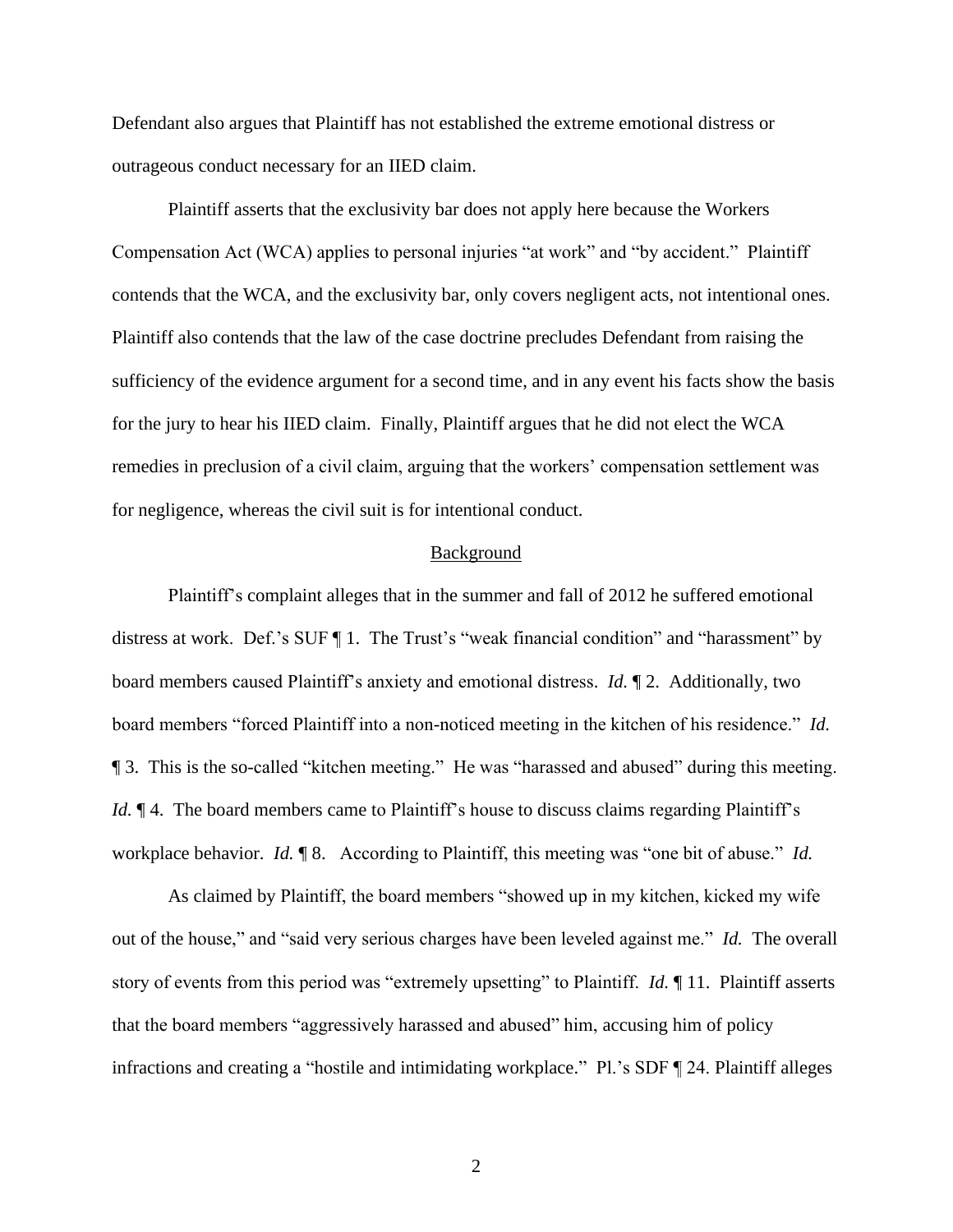he was not provided specific details of the charges levied against him. *Id.* He was repeatedly "cut off," even as he tried to explain one of the accusatory employees had violated his job description and company policies. Plaintiff was told he had no right to discipline the employee and told he had no right to defend himself. *Id.* ¶¶ 25–27. The meeting and the board members' behavior was "hostile." *Id.* ¶¶ 32–33.

Plaintiff submitted a claim with the Trust's workers' compensation insurer for "[i]ntense stress" caused by work finances and an "abusive board of directors." Plaintiff stated that the time of emotional distress spanned from July 1, 2012 to November 20, 2012. Def.'s SUF ¶ 7. According to Plaintiff, the intense stress "developed over time," and that there was "no particular day" and "no particular week" when "all of these things happened." *Id.* Plaintiff settled his workers' compensation claim for injuries including "blood pressure, teeth, jaw, psychological component including stress, anxiety, depression and all natural sequelae." *Id.* ¶ 13.

### Discussion

Summary judgment is appropriate if the moving party establishes there is no genuine dispute of material fact and the party is entitled to judgment as a matter of law. V.R.C.P. 56(a). The Court considers the evidence in a light most favorable to the nonmoving party. *Stone v. Town of Irasburg*, 2014 VT 43, ¶ 25, 196 Vt. 356.

A trial court may consider a second motion for summary judgment even if a prior judge denied a similar summary judgment motion in order to avoid a "useless" trial. See *Morrisseau v. Fayette*, 164 Vt. 358, 363 (1995) ("We overrule *Economou*'s holding that a second judge may not grant a motion for summary judgment or judgment on the pleadings after denial of a similar motion by another judge. In cases like this, rigid application of the *Economou* [*v. Economou*,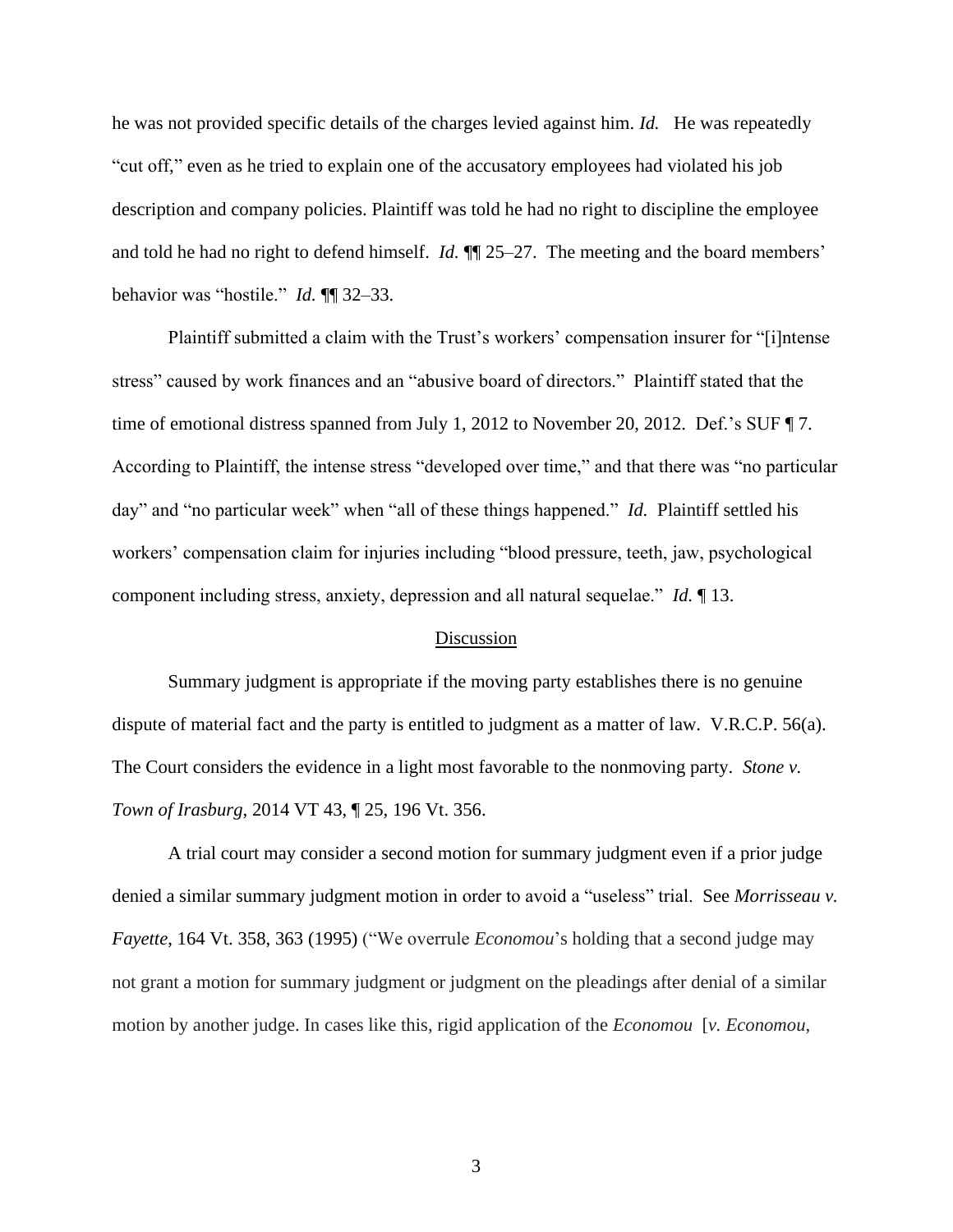133 Vt. 418 (1975)] rule would defeat the purpose of summary judgment and mire our trial courts in 'useless' trials").

Plaintiff cites *Morrisseau* to support the proposition that the law of the case doctrine should preclude the Court from reconsidering the prior summary judgment decision. However, *Morrisseau* rejected the argument that the law of the case doctrine prevents reconsideration of a prior decision, explaining that the doctrine is a "rule of practice" from which the court may depart, and the Court retains the power to reopen what had been previously decided. *Id.* at 364. The Supreme Court explained that it will not apply a "useful rule of practice in a way that prevents efficient adjudication." *Id.* This *Morrisseau* holding has been recently restated with approval by the Vermont Supreme Court in *Burgess v. Lamoille Housing Partnership*, 016 VT 31, ¶ 19, 201 Vt. 450, where citing *Morriseau*, the Court stated:

Indeed, even if the previous judge had denied an earlier motion for summary judgment based on the same information, we have explicitly held that a second judge may grant a motion for summary judgment or judgment on the pleadings after denial of a similar motion by another judge.

This issue was discussed in the pre-trial conference, including the fact that the undersigned judge, who will conduct the three-day jury trial, will need to rule on a Rule 50(a) defense motion for judgment as a matter of law at the close of Plaintiff's case. Such motion will test the sufficiency of Plaintiff's evidence to prove an IIED claim, and legal issues as to the workers compensation exclusivity bar and election of remedy defenses asserted in the second motion. It will make for efficient proceedings for the court to test the sufficiency of the evidence, and the viability of the legal defenses, before commencing the three-day trial.

Accordingly, the Court considers the merits of Defendant's motion here.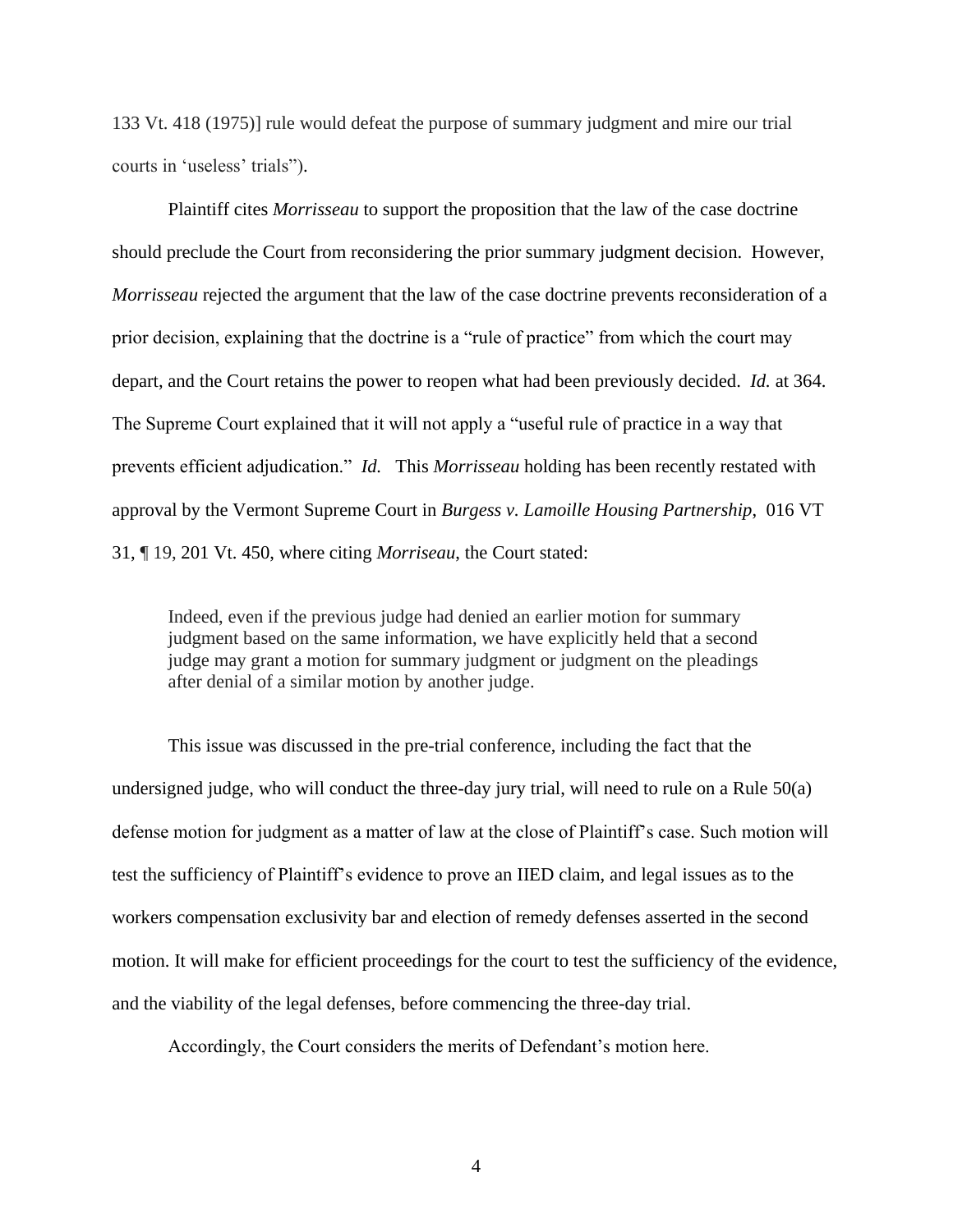# I. Exclusivity Bar

Defendant argues that Plaintiff's IIED claim falls within the WCA's exclusivity provision. In general, workers' compensation is the exclusive remedy for work-related injuries. 21 V.S.A. § 622. "Under the law, employees gain an expeditious remedy without the burden of proving fault; in exchange, employers' liability is limited." *Dunham v. Chase*, 165 Vt. 543, 543 (1996) (citing *Kittell v. Vermont Weatherboard, Inc.,* 138 Vt. 439, 441 (1980)). The Court has broadly construed the requirement that the injury occur "by accident." *Gallipo v. City of Rutland*, 173 Vt. 223, 236 (2001) (citing 21 V.S.A. § 618). Thus, "[i]ntentional acts are excluded from this requirement only if there is 'a specific intent to injure.'" *Id.* at 236–37 (quoting *Kittell v. Vermont Weatherboard, Inc.,* 138 Vt. 439, 441 (1980)).

In *Mead v. W. Slate, Inc.*, the Court explained:

Like most other jurisdictions, we have recognized an exception to the exclusivity rule for intentional injuries committed by the employer. We stressed in *Kittell,* however, that the policy trade-off underlying the workers' compensation law was best served by allowing the remedial system which the Legislature has created a broad sphere of operation. Hence, we held that nothing short of a specific intent to injure falls outside the scope of the Act. Under *Kittell,* even wilful and wanton conduct leading to a sudden but foreseeable injury is within the scope of the Act.

2004 VT 11, ¶ 12, 176 Vt. 274 (quotations and citations omitted). For example, the Court said in *Gallipo*: "We think it clear that an employer can take actions against an employee, producing mental injury and motivated in part by unlawful discrimination, without having the specific intent to injure the employee." *Id.* at 237.

In *Stamp Tech, Inc. ex rel. Blair v. Ludall/Thermal Acoustical, Inc.*, however, the Court reversed a grant of summary judgment to an employer on the issue of whether the plaintiff met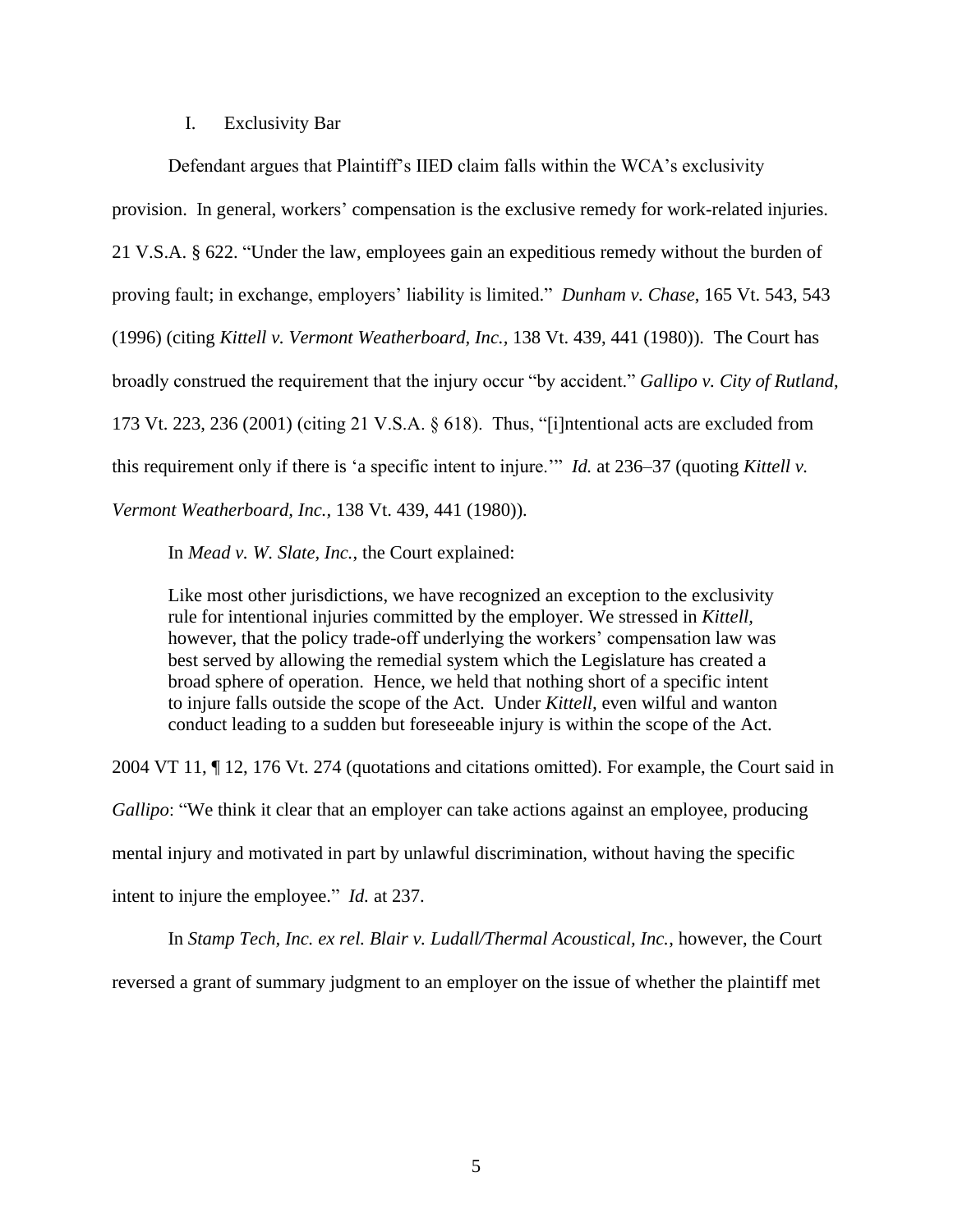either the specific intent standard or the substantial certainty standard.<sup>1</sup> The Court held that the plaintiff was not given the benefit of all reasonable doubt on the intent issue, despite the trial court's conclusion that no facts established that the employer took actions with the specific intent of harming its employees. 2009 VT 91, ¶ 30, 186 Vt. 369. The Court reasoned that "[t]he facts alleged by plaintiff susceptible to competing inferences," holding: "Intent must often be inferred from a party's acts, and where intent is a dispositive issue, courts should exercise caution in granting summary judgment." *Id.* ¶ 31.

In a strong dissent, Justice Burgess said that the majority's opinion effectively overruled *Kittell* and held that prima facie intent to injure is made out, "not by evidence of specific intent to injure," but by evidence that an employer knows that a workplace condition is dangerous. *Id.* ¶ 32 (Burgess, J., dissenting). The dissent asserts that despite the majority's ruling, "[p]laintiff carried the burden of proof on this issue, but failed to proffer any evidence to show that defendant specifically intended to injure him—the only exception to the Act's exclusive remedy provision—as was required to survive defendant's motion for summary judgment." *Id.* ¶ 34.

This Court is bound by the majority opinion in *Stamp Tech*, and must exercise caution in granting summary judgment on the issue of intent (or substantial certainty). In this case, Plaintiff alleges that defendant's actions, through its board members, "were deliberately directed at plaintiff to inflict emotional distress upon him." See *Pl.'s Opp. Summ. J.* at 2. Like *Stamp Tech*, the Court cannot grant summary judgment on the basis of the exclusivity bar when the facts alleged by plaintiff are susceptible to competing inferences.

Two federal cases support this caution. The Second Circuit has held that a party may

 $<sup>1</sup>$  The Court noted that it considered but did not adopt the lower "substantial certainty" standard</sup> in *Mead v. Western Slate, Inc.,* 2004 VT 11, ¶ 17. See *Stamp Tech, Inc. ex rel. Blair*, 2009 VT 91, ¶ 27.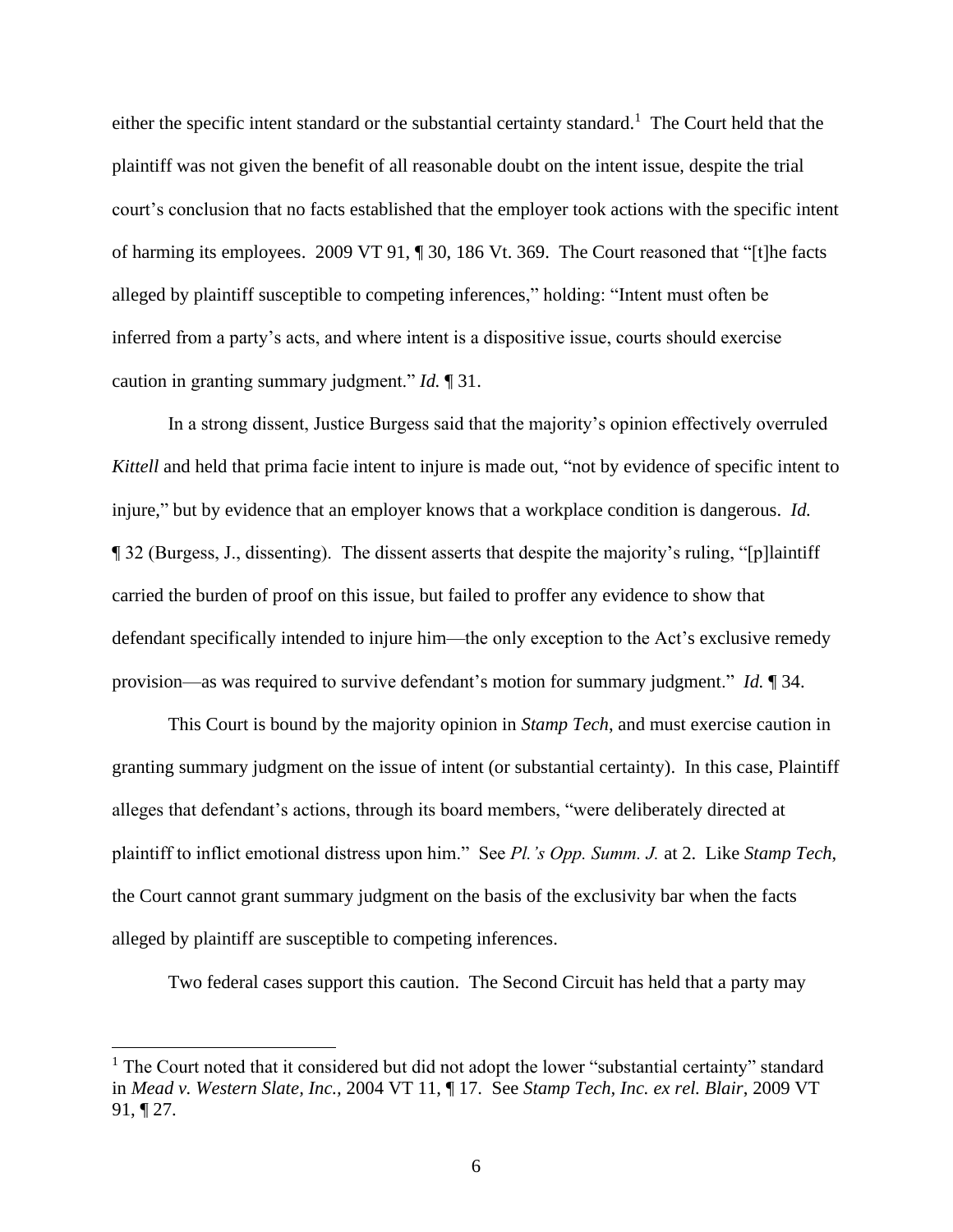"skirt" the exclusivity bar as long as his or her complaint *alleges* a specific intent to injure. *Wade v. Johnson Controls, Inc.*, 693 F.2d 19, 22 (2d Cir. 1982) ("The complaint meets the requirements of Fed.R.Civ.P. 8(a) and expressly alleges the employer's 'specific intent' to injure, thereby skirting the exclusivity provisions in the Vermont Workmen's Compensation Act."). And more broadly, a federal district court judge concluded that the "Vermont Worker's Compensation Act does not bar claims of intentional infliction of emotional distress as a matter of law . . . ." *Goodstein v. Bombardier Capital, Inc.*, 889 F. Supp. 760, 767 (D. Vt. 1995). In light of the cases discussed above, the Court finds that Plaintiff's allegations of specific intent are sufficient to survive the workers' compensation exclusivity bar at the summary judgment stage.

# II. Election of Remedies

The next issue is whether Plaintiff has elected the remedy of a workers' compensation settlement at the exclusion of this IIED claim. As an initial matter, election of remedies is generally considered an affirmative defense that is waived if not pled. See *Gilbert v. Town of Brookfield*, 134 Vt. 251, 254 (1976); *Gardner v. Gauthier*, 101 Vt. 147 (1928). The Trust did not raise the defense in its original answer, but post-filing discovery showed that Plaintiff accepted final workers' compensation benefits at a later date. Even if the Court permits the Trust to raise the issue of election of remedies at this stage of the case, it concludes that doctrine of election of remedies does not bar the IIED claim.

The Supreme Court briefly addressed election of remedies as it applies to the receipt of workers' compensation benefits in *Gallipo v. City of Rutland*, 173 Vt. 223 (2001). The Court did not directly rule on the applicability of the doctrine when a plaintiff has received a final settlement of workers' compensation benefits. See *id.* at 228.Rather, the Court merely concluded that it did not prevent a civil case when the eligibility for benefits and final disposition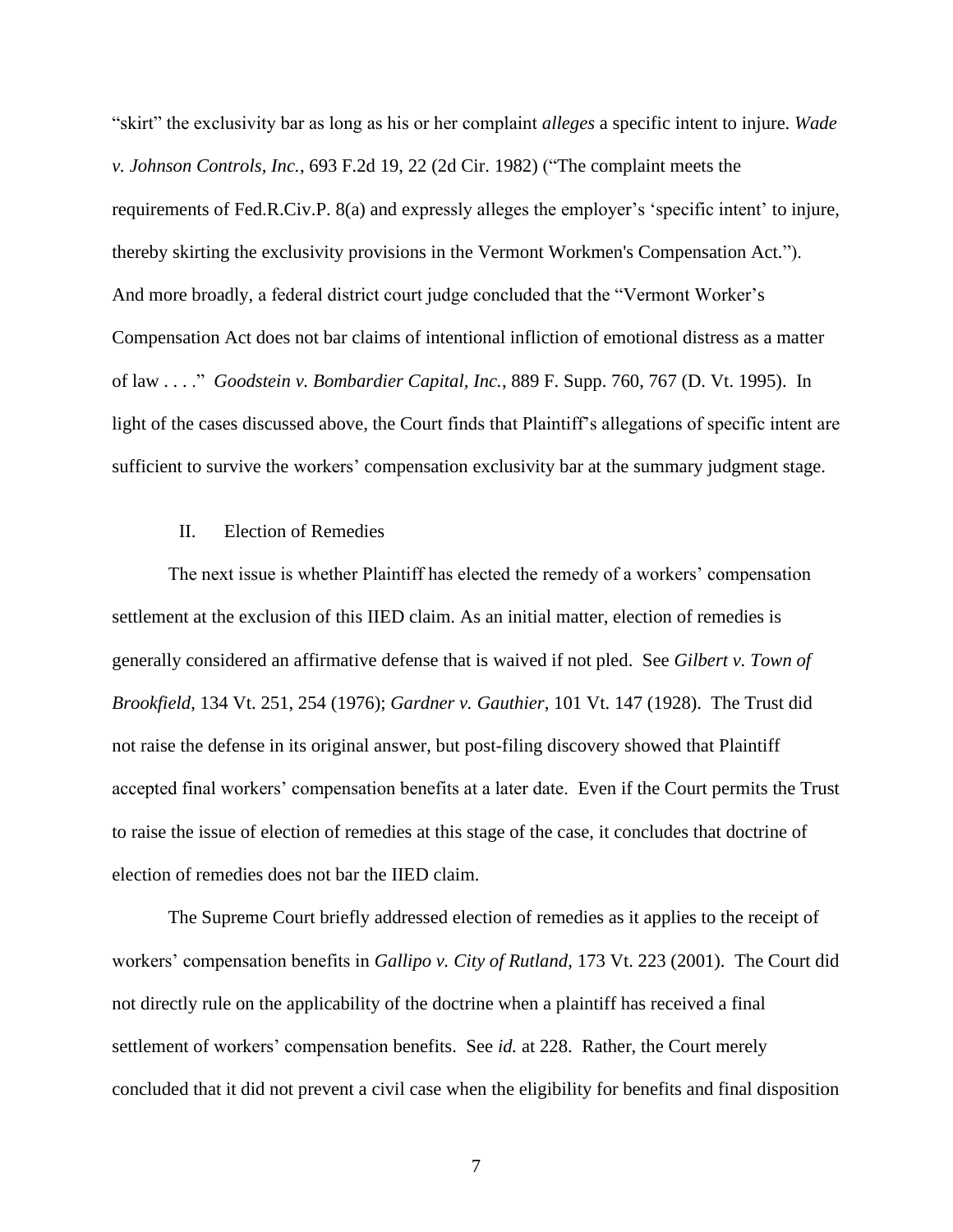remained outstanding. The Court concluded that the doctrine of election of remedies "does not preclude filing both a workers' compensation claim and a civil action, subject to an eventual determination of which remedy is appropriate if they prove to be inconsistent." *Id.* at 229.

Here, the Trust argues that "[h]ad the Court wished to reject the doctrine of election of remedies completely, it could have done so," but the Court "in effect endorsed the applicable of the doctrine here." Def.'s Reply at 7. In the Court's view, *Gallipo*'s holding does not extend this far; rather, it merely held that the doctrine does not preclude the filing of both a workers' compensation claim and a civil tort action. It does not apply the doctrine to prevent an IIED claim from proceeding despite a final workers' compensation settlement. The Vermont Supreme Court has not otherwise ruled on the issue.

In *Helf v. Chevron U.S.A. Inc.*, the Supreme Court of Utah considered whether the doctrine precluded an intentional tort suit when the plaintiff had settled a final workers' compensation claim. 2015 UT 81, 361 P.3d 63. It surveyed the holdings in other states, finding that they are split on the issue, but sided with those jurisdictions that do not strictly apply the doctrine in the context of binding workers' compensation payments. The court reasoned:

Because these remedies must be adjudicated in separate forums, a strict application of the election of remedies doctrine presents injured workers with a cruel dilemma. If a worker choses to apply for and receives workers' compensation benefits, the worker may be deemed to have made a binding election of this remedy because the worker pursued it to a "determinative conclusion." By accepting workers' compensation benefits for urgent financial needs . . . a worker who may have been injured by an intentional tort would be barred from asserting a tort claim. If the worker instead elects to forego workers compensation benefits and gambles on an intentional tort claim, the worker would have to survive without any benefits . . . until the completion of the trial and inevitable appeal or appeals.

*Id.*  $\parallel$  80 (citation omitted). Noting in part the doctrine is equitable in nature, the Supreme Court of Utah concluded that its strict application would be inappropriate given the above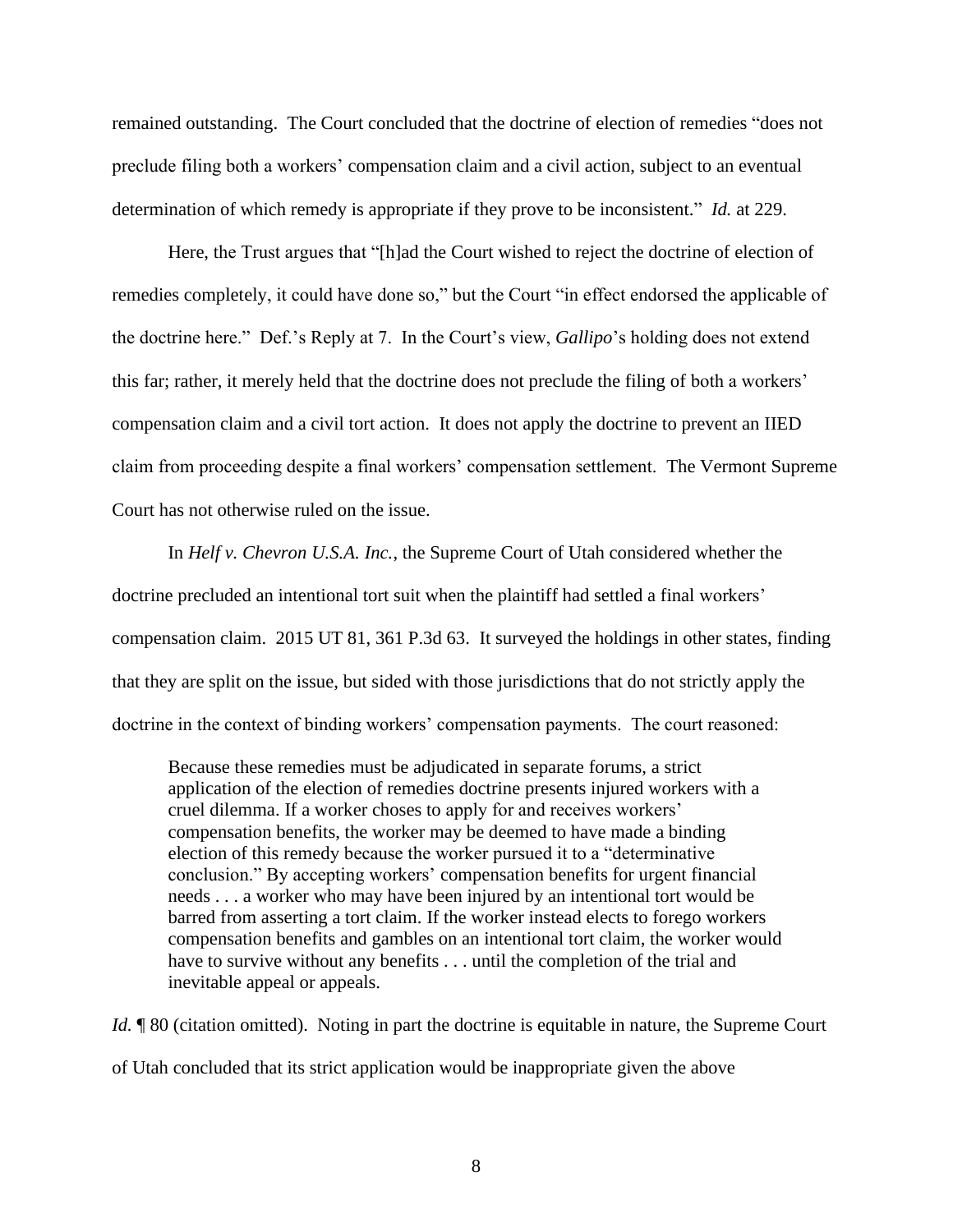considerations, 2015 UT 81, ¶ 85. The court approvingly quoted the Supreme Court of Connecticut, which similarly held:

Workmen's compensation is above all a security system; a strict election doctrine transforms it into a grandiose sort of double-or-nothing gamble. Such gambles are appealing to those who still think of the judicial process as a glorious game in which formal moves and choices are made at peril, and in which the ultimate result is spectacular victory for one side and utter defeat for the other. The stricken workman is in no mood for this kind of play, and should not be maneuvered into the necessity for gambling with his rights, under the guise of enforcing a supposed penalty against the employer.

*Id.* ¶ 84 (quoting *Suarez v. Dickmont Plastics Corp.*, 639 A.2d 507, 515 (Conn. 1994)).

This Court agrees with the foregoing analysis and adopts it here. Mr. Tansey can only recover on his IIED tort claim if he establishes the employer's specific-intentto-inure and/or the *Mead v. Western State* "substantial certainty" exclusions that remove his tort claim from the exclusivity clause of the Workers Comp statute. The election of remedies doctrine is an equitable doctrine requiring its application to achieve just results. See *Gardner v. Gauthier*, 101 Vt. 147 (1928); 25 Am. Jur.2d *Election of Remedies*, Section 3 (2018); 28A C.J.S. *Election of Remedies,* Section 1 (2008). The author of a leading workers compensation treatise also expressed his dismay at applying workers compensation election of remedy principles in the intentional tort context so that the "tricky and technical doctrine of election" defeats the spirit and purpose of compensation legislation. To apply the election of remedy prohibition, "with its entire philosophy smacking of medieval legalism," . . . "confronts the needy and often uneducated claimant not with the certainty of protection which compensation law exists to provide, but with a gambler's all-or-nothing choice". 10 Arthur Larson & Lex Larson, *Larson's Workers Compensation Law*, Section 115,05 92914) (cited in *Helf, supra* 2015 UT 15 at

 $\P$ 85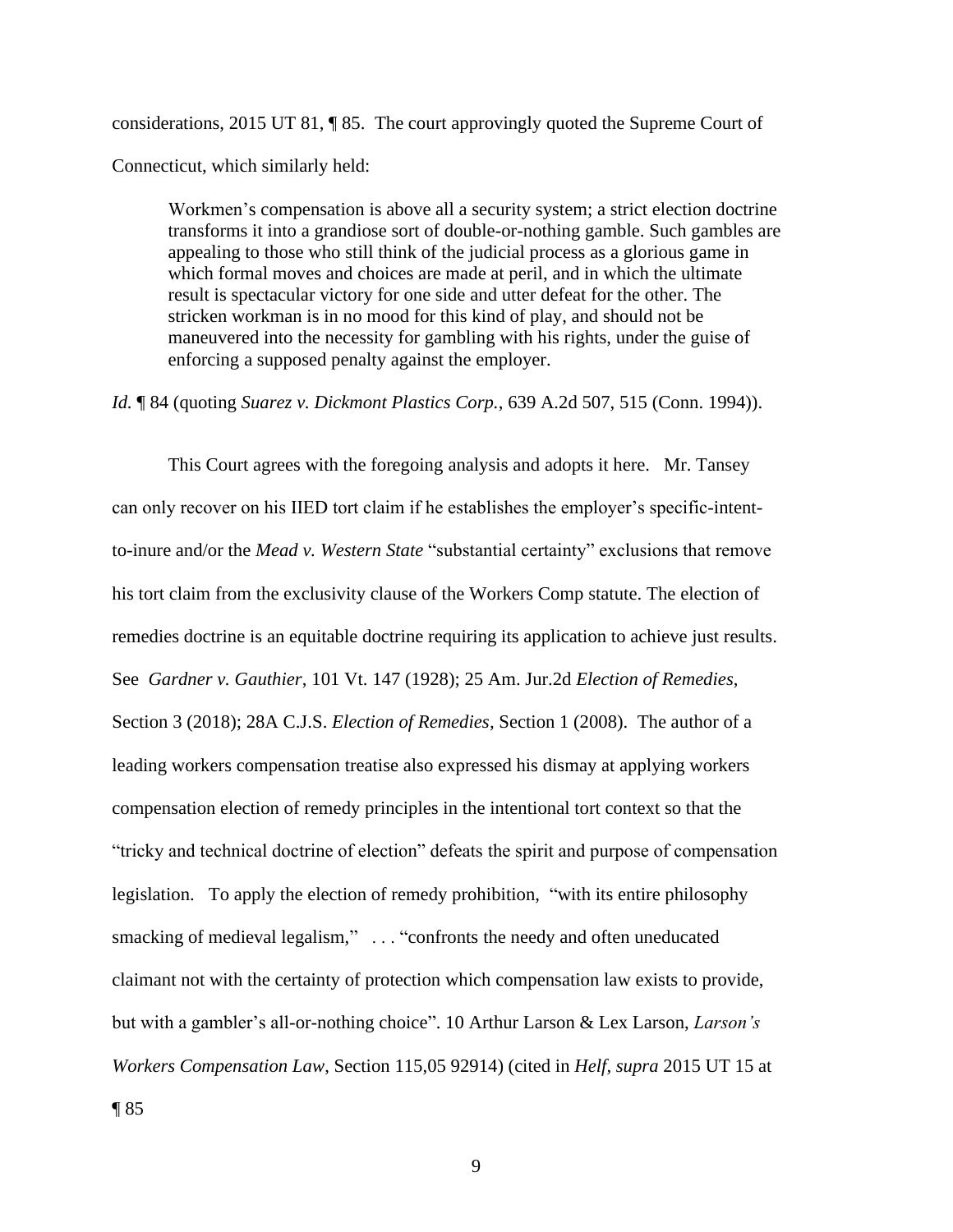As the *Helf* Court stated, election of remedies "should not be applied to force the worker to make a binding election before knowing how a jury will resolve an intentional tort claim." *Helf*, 2015 UT 81, ¶ 85.

The court concludes election of remedies doctrine does not bar Plaintiff's IIED claim against the Trust despite Mr Tansey's receipt of final workers compensation benefits. As the *Helf* Court and other courts reasoned, if Mr. Tansey obtains any recovery on his IIED claim, to prevent a double recovery, the Trust's workers compensation carrier may seek subrogation for any claims it paid on the workers compensation claim covering the same claimed injuries. *Helf*, 2015 UT 81, ¶ 86.

## III. Sufficiency of the Evidence

The Trust's motion for summary judgment is not centered on disproof of Plaintiff's IIED clam, but rather the contention that Plaintiff cannot prove one or more of the essential elements to present an IIED claim in the first place. This use of the summary judgment tool has long been recognized in a case such as this, where "after an adequate time for discovery, a party fails to make a showing sufficient to establish the existence of an element essential to his case and on which he has the burden of proof at trial." *Poplanski v. Lamphere*, 152 Vt. 251, 254 (1989) (quoting *Celotex Corp. v. Catrett*, 477 U.S. 317, 322, (1986)); *Estate of Alden v. Dee*, 2011 VT 64, ¶ 35, 190 Vt. 401, 417; *Baptie v. Bruno*, 2013 VT 117, ¶ 10, 195 Vt. 308, 313; *Burgess v. Lamoille Housing Partnership*, 2016 VT 39, ¶ 17, 201 Vt. 450, 459. This matter has been pending and there has been ample time to complete discovery to elicit all evidence in favor of Plaintiff's IIED claim.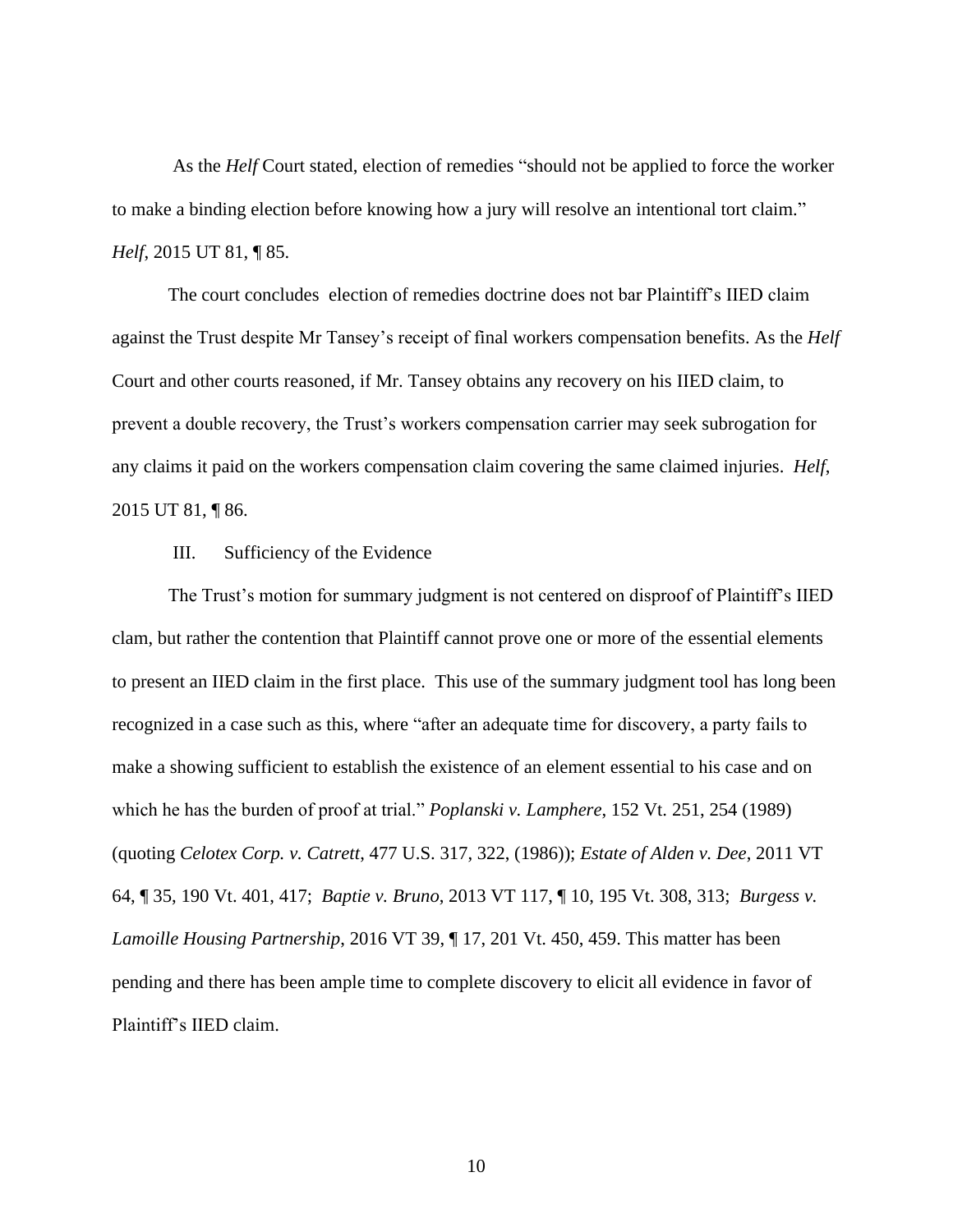Defendant contends that the "kitchen meeting" did not rise to the level of outrageous conduct required for IIED, and there is insufficient evidence that Plaintiff suffered extreme emotional distress. To sustain a claim for IIED, a plaintiff "must show defendants engaged in outrageous conduct, done intentionally or with reckless disregard of the probability of causing emotional distress, resulting in the suffering of extreme emotional distress, actually or proximately caused by the outrageous conduct." *Fromson v. State*, 2004 VT 29, ¶ 14, 176 Vt. 395 (citations and quotations omitted). Plaintiff's burden is a "heavy one," as he must show defendant's conduct was "so outrageous in character and so extreme in degree as to go beyond all possible bounds of decent and tolerable conduct in a civilized community and be regarded as atrocious and utterly intolerable." *Id.* The Court makes the initial determination of whether a jury could reasonably find that the alleged conduct satisfies all the elements of an IIED claim. *Id.*

Defendant's motives alone cannot establish a claim for IIED. *Id.* ¶ 15. Nor does the employee's personal beliefs as to what motivated the employer's actions establish the basis for a claim. *Cate v. City of Burlington*, 2013 VT 64, ¶ 28, 194 Vt. 265. Rather, the test is objective: Plaintiff must demonstrate that harm so severe that no reasonable person could be expected to endure it. *Fromsom supra.* (citing *Baldwin v. Upper Valley Servs., Inc.*, 162 Vt. 51, 57 (1994)). "[M]ere insults, indignities, threats, annoyances, petty oppressions, or other trivialities" are insufficient. *Denton v. Chittenden Bank*, 163 Vt. 62, 66 (1994). In *Crump v. P & C Food Markets, Inc.*, there was sufficient evidence for an IIED claim when plaintiff's evidence showed that "defendant's representative summoned plaintiff to a lengthy meeting without notice, continued the meeting without a break for rest or food, repeatedly badgered him to amend and sign a statement, and that plaintiff did not feel free to leave the meeting. Immediately after the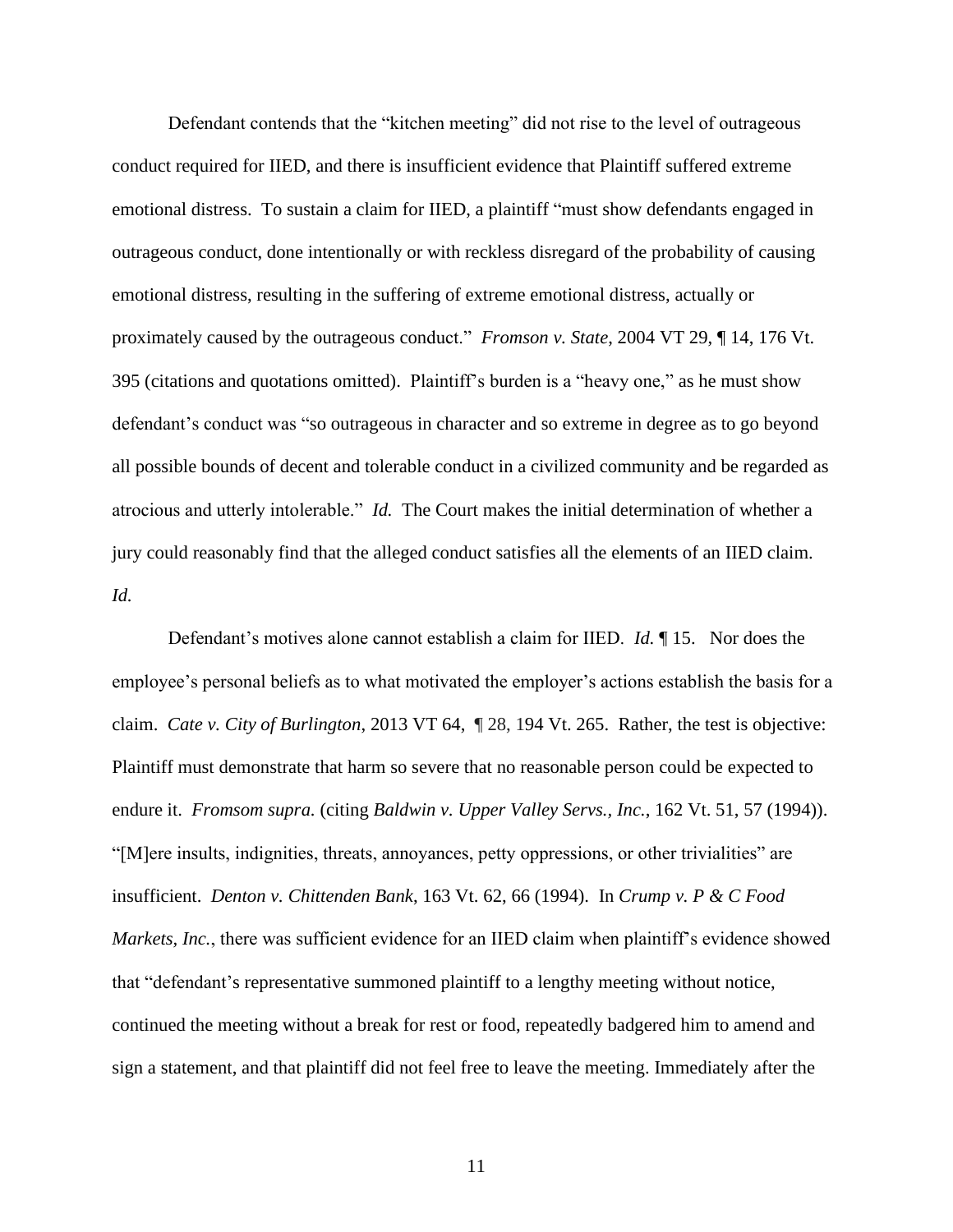meeting, defendant's representative directed plaintiff to clean out his desk, a summary dismissal after eighteen years of service." 154 Vt. 284, 296 (1990).

The Court later put *Crump* in context:

Crump, an eighteen-year employee, was summarily dismissed after being falsely accused of theft, kept in a three-hour meeting with no opportunity to leave or have lunch, and badgered to sign a confession. In addition, the company defamed Crump by publishing reports that he was a problem employee because he was a thief. *Crump* stands for the proposition that the extreme and outrageous character of conduct may arise from the abuse of authority; it does not mean that supervisors may be held liable for "mere insults, indignities, or annoyances that are not extreme or outrageous."

*Denton v. Chittenden Bank*, 163 Vt. 62, 67 (1994). The summary judgment record in this case is distinguishable from *Crump* in several respects.

First, Plaintiff has not alleged that he had no opportunity to end the meeting; he does not allege that he was forced to continue the meeting or that he asked the board members to leave and they refused. It is noteworthy that the culminating encounter upon which Plaintiff relies upon occurred in his home – where Plaintiff clearly had the right to terminate the meeting at any time and instruct the board members to leave.

Second, Plaintiff was not pressured into signing a confession or anything of similar import.

Third, Plaintiff has not alleged that the allegations by the other employees were false, or that the board members knew those allegations to be false. To the extent Plaintiff was being confronted with negative statements made about him by persons working under him, the board members at the meeting had legitimate reasons to make such inquiries. An employer's investigation of alleged employee misconduct does not support an IIED charge. See *Fromsom, supra*; *Dalude v. FAHC*, 174 Vt. 74, 83 (2002) (employer reasonable investigation of a patient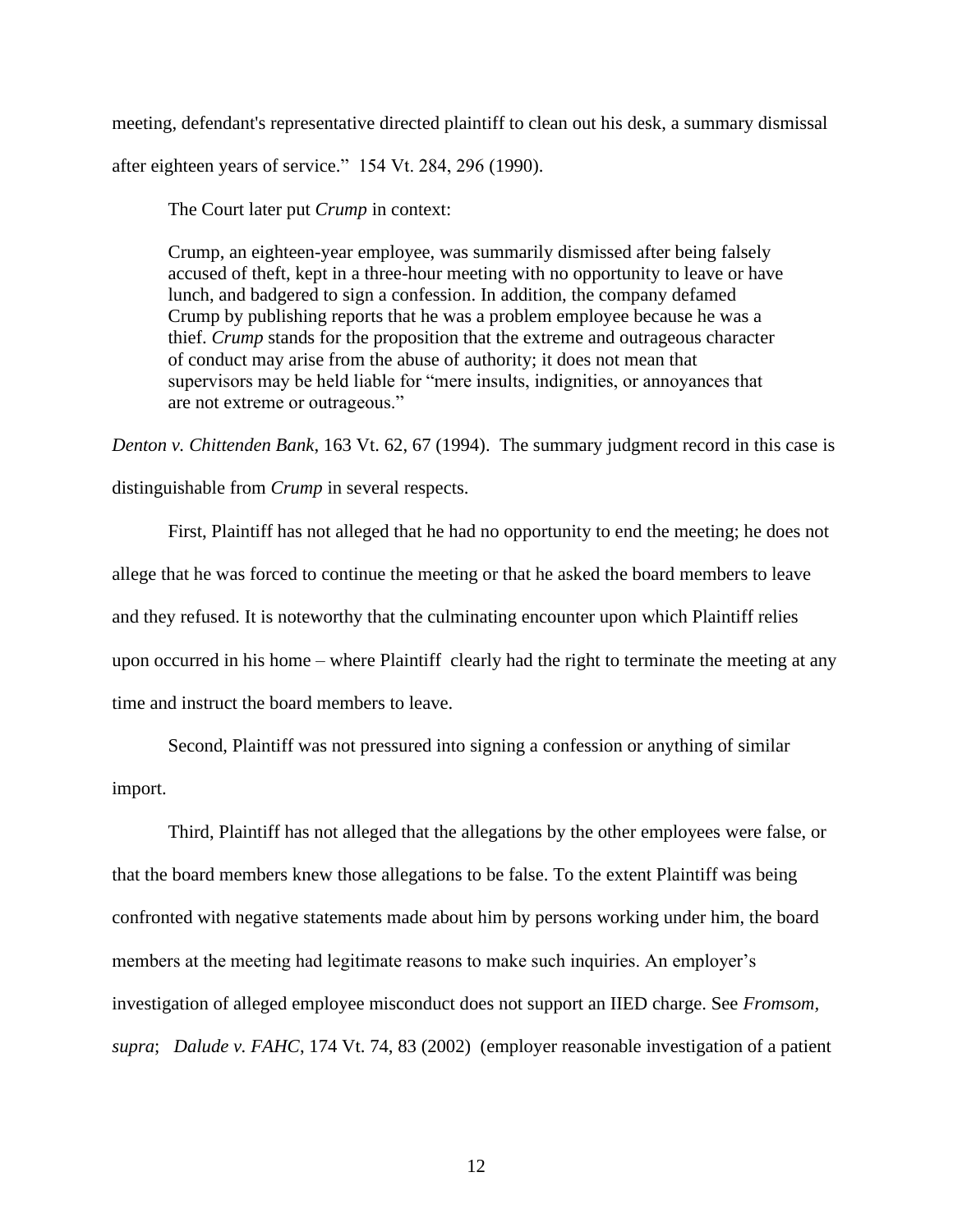complaint by questioning employee nurse was reasonable and not outrageous, regardless of the veracity of the complaint).

Fourth, Plaintiff does not allege that the board members attempted to defame him through their actions. This is not a case where the employee was defamed or publicly and harshly ridiculed in front of a large group of colleagues. See *Ploof v. Brooks Drugs, Inc*., 1991 WL 497170, at \*6 (D. Vt.) (Coffrin, J.) (applying VT law) (firing during which plaintiff's former supervisor allegedly extremely verbally abusive and raised his arm as if to threaten the employee found to not support an IIED claim, noting "a discharge from employment, even when accompanied by defamatory or offensive remarks by the plaintiff's supervisor, simply does not reach the threshold level of conduct necessary to support a claim of outrageous conduct").

And fifth, Plaintiff was not "summarily fired" at the conclusion of the meeting. Rather, he was not fired until November 20, 2012, almost three months later. See Def.'s SUF ¶ 9. The summary dismissal in *Crump* was an important consideration in the Court's analysis that is not present here. *Crump* held that "if the manner of termination evinces circumstances of oppressive conduct and abuse of a position of authority vis-a-vis plaintiff, it may provide grounds for the tort action." Here, Plaintiff's termination three months after the kitchen meeting is not part of conduct in the August 2012 IIED claim.

The Court recognizes that the incident in this case occurred where Plaintiff was living at the time, rendering the meeting more intrusive than one at an office. Countering this is the fact Plaintiff surely had the right to declare the meeting over and require the board members to vacate his private home. On balance, Plaintiff's allegations are substantially distinguishable from *Crump*.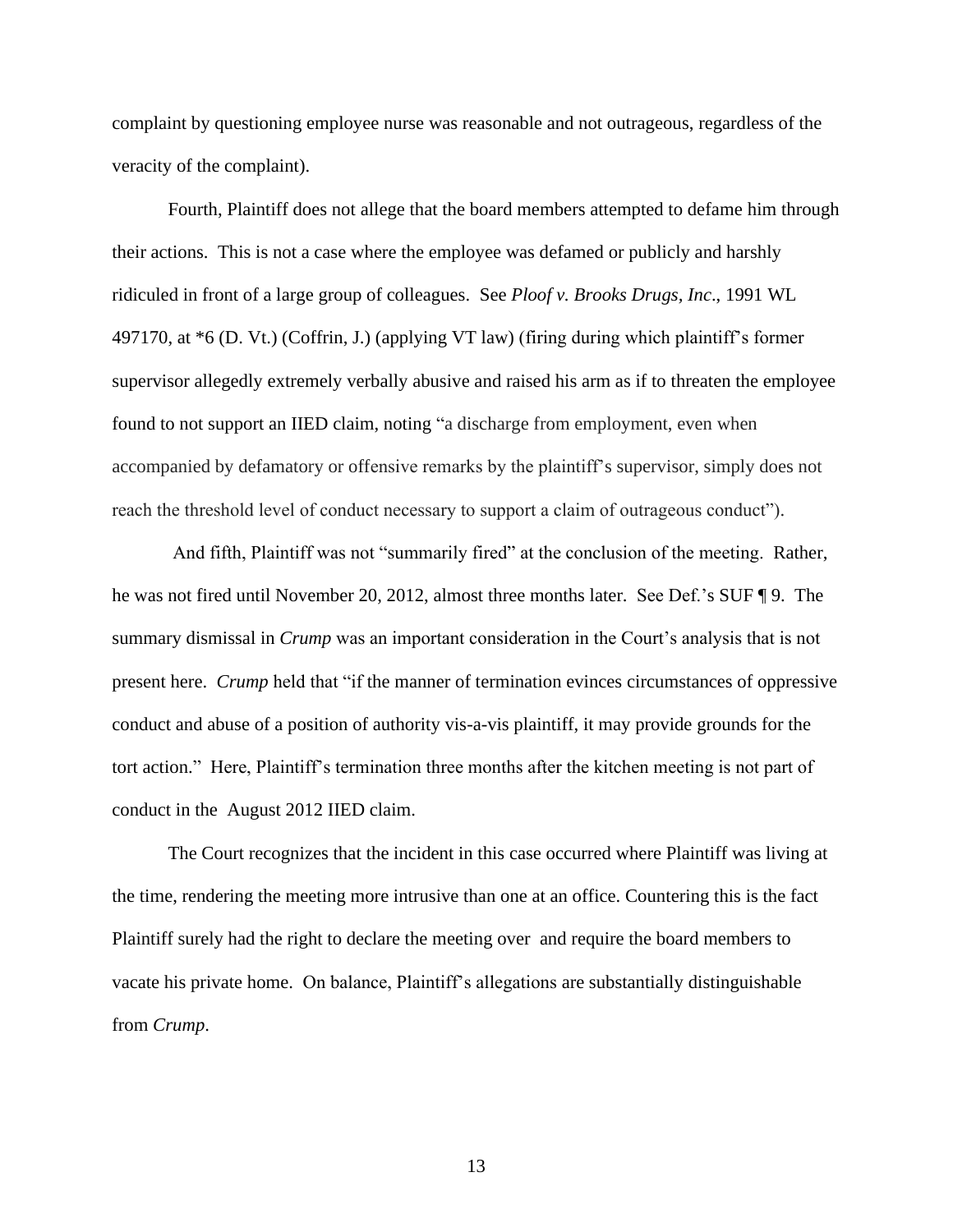More troublesome than these differences are the lack of specific factual allegations regarding the board member's actual conduct and words at the meeting. Plaintiff broadly alleges that the members "aggressively harassed and abused" him. It is unclear from Plaintiff's disputed statement of facts what precise conduct constituted "harassment" and "abuse." On one hand, the harassment and abuse could have been mere insults, indignities, and threats that Plaintiff subjectively found to be offensive. On the other hand, the harassment and abuse could have involved shouting, physical altercations, threats of bodily injury, or the like. The Plaintiff's statement of disputed facts does not answer this issue. At most the description of the meeting was one that was one-sided, accusatory, rude and gave Plaintiff no meaningful opportunity to get details about conclusory accusations or defend himself. The meeting details, to the extent provided, reveal an encounter involving "insults, indignities and threat" and even rude and boorish behavior, which have been insufficient to show "outrageous" behavior.

It has oft been said that the non-moving party cannot rebut or survive a properly supported motion for summary judgment by conclusory allegations without specific facts to support them. *Morisseau v. Hannaford Bros*., 2016 VT, 17, ¶ 9, 201 Vt. 313, 320; *Hemond v. Frontier Communications of America, Inc*., 2015 VT 267 , ¶ 9, 119 Vt. 272; *Robertson v. Mylan Laboratories, Inc*., 2004 VT 75, ¶ 41, 176 Vt. 356; *Starr Farm Beach Campowners Ass'n v. Boylan,* 174 Vt. 503, 506 (2002) (mem.) (holding parties' affidavit containing "wholly conclusory" assertion that they relied on certain representations failed to raise triable issue on collateral estoppel claim "as it supplied no factual basis for the court to evaluate their claim of detrimental reliance"); *White v. Quechee Lakes Landowners' Ass'n*, 170 Vt. 25, 28 (1999) (conclusory allegations without facts to support them are insufficient to survive summary judgment). As the Court explained in *Mello v. Cohen*, 166 Vt. 639, 641 (1998):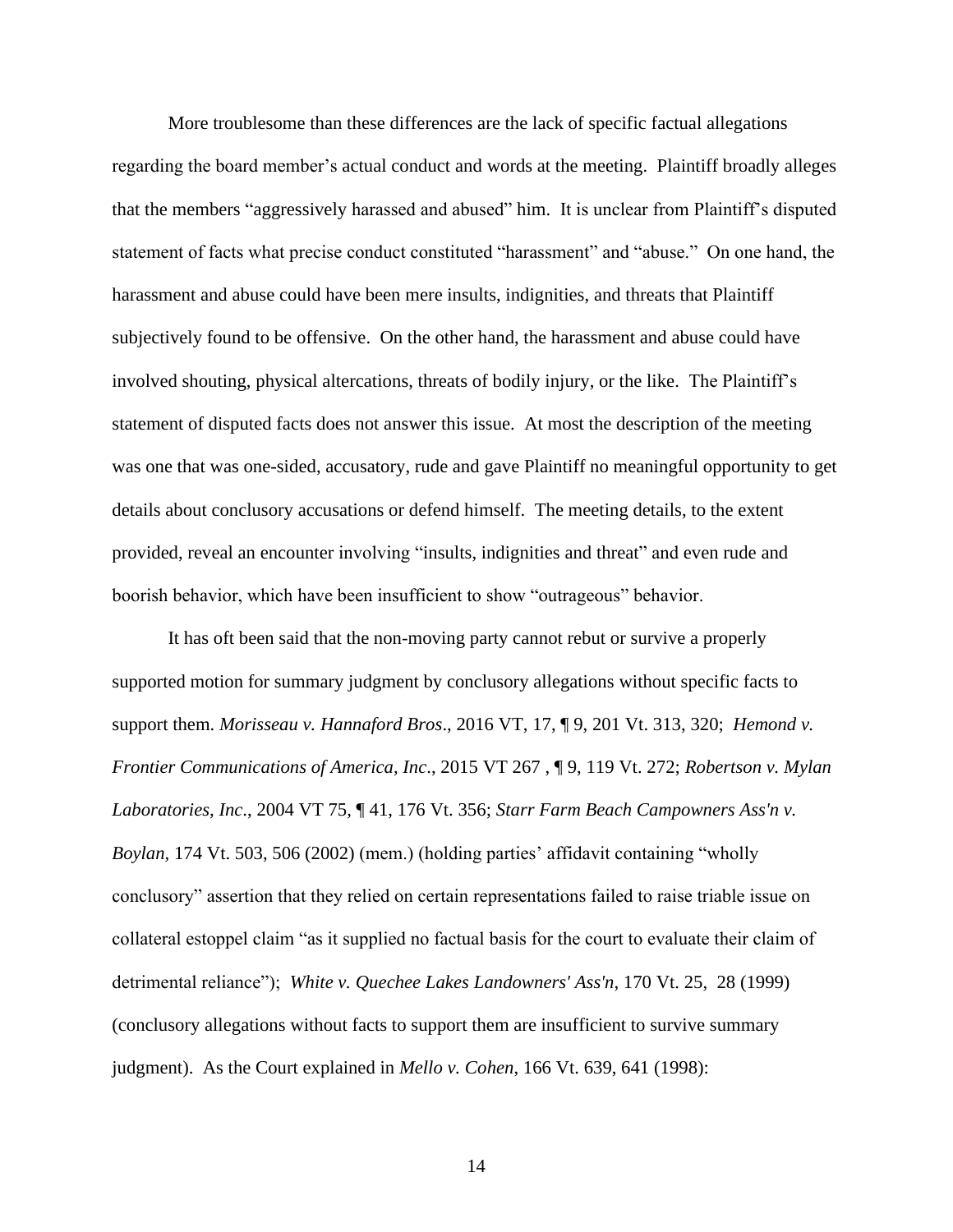At the motion to dismiss stage, a plaintiff must merely show a set of circumstances or facts exist that, if proven, would entitle him to relief on the claim alleged in the complaint. See *[Association of Haystack Property Owners,](https://1.next.westlaw.com/Link/Document/FullText?findType=Y&serNum=1985130779&pubNum=0000162&originatingDoc=Ic390d0cb371c11d9abe5ec754599669c&refType=RP&fi=co_pp_sp_162_124&originationContext=document&transitionType=DocumentItem&contextData=(sc.Search)#co_pp_sp_162_124)  Inc. v. Sprague,* [145 Vt. 443, 446, 494 A.2d 122, 124 \(1985\).](https://1.next.westlaw.com/Link/Document/FullText?findType=Y&serNum=1985130779&pubNum=0000162&originatingDoc=Ic390d0cb371c11d9abe5ec754599669c&refType=RP&fi=co_pp_sp_162_124&originationContext=document&transitionType=DocumentItem&contextData=(sc.Search)#co_pp_sp_162_124) By contrast, to defend against a summary judgment motion, a plaintiff cannot rely on conclusory allegations or mere conjecture. Even though a plaintiff's allegations present a cognizable claim sufficient to withstand a motion to dismiss, the same allegations may well prove insufficient to withstand a motion for summary judgment. See [5A](https://1.next.westlaw.com/Link/Document/FullText?findType=Y&serNum=0299659696&pubNum=0102228&originatingDoc=Ic390d0cb371c11d9abe5ec754599669c&refType=TS&originationContext=document&transitionType=DocumentItem&contextData=(sc.Search))  [C. Wright & A. Miller, Federal Practice and Procedure § 1356, at 298 \(2d](https://1.next.westlaw.com/Link/Document/FullText?findType=Y&serNum=0299659696&pubNum=0102228&originatingDoc=Ic390d0cb371c11d9abe5ec754599669c&refType=TS&originationContext=document&transitionType=DocumentItem&contextData=(sc.Search))  [ed.1990\)](https://1.next.westlaw.com/Link/Document/FullText?findType=Y&serNum=0299659696&pubNum=0102228&originatingDoc=Ic390d0cb371c11d9abe5ec754599669c&refType=TS&originationContext=document&transitionType=DocumentItem&contextData=(sc.Search)) (distinguishing test of formal sufficiency of complaint on motion to dismiss from summary judgment, which tests merits of claim).

The nonmoving party may survive a summary judgment motion if it responds with specific facts raising a triable issue, and it is able to demonstrate sufficient evidence to support a prima facie case. *State v. G.S. Blodgett Co.*, 163 Vt. 175, 180 (1995). If the nonmoving party fails to establish an essential element of its case on which it has the burden of proof at trial, the moving party is entitled to summary judgment as a matter of law. *Id*. "Where the moving party does not bear the burden of persuasion at trial, it may satisfy its burden of production by showing the court that there is an absence of evidence in the record to support the nonmoving party's case. . . . The burden then shifts to the nonmoving party to persuade the court that there is a triable issue of fact." *Boulton v. CLD Consulting Engineers, Inc.*, 2003 VT 72, ¶ 5, 175 Vt. 413.

An opponent to summary judgment may not simply rest on allegations in the pleadings to defeat the motion. *Murray v. White*, 155 Vt. 621, 628 (1991). "The allegations must have sufficient support in specific facts to create a *genuine* issue of material fact." *Id*. (citing *Anderson v. Liberty Lobby, Inc.,* 477 U.S. 242, 249–50 (1986)). There is no issue for trial unless there is "sufficient evidence favoring the nonmoving party for a jury to return a verdict for that party"; merely colorable evidence, or evidence that is not significantly probative, is insufficient. *Anderson,* 477 U.S. at 249–50.

Here, Plaintiff's conclusory allegation of "aggressive harassment and abuse" and a "hostile and threatening workplace" are not supported by sufficient specific facts to establish the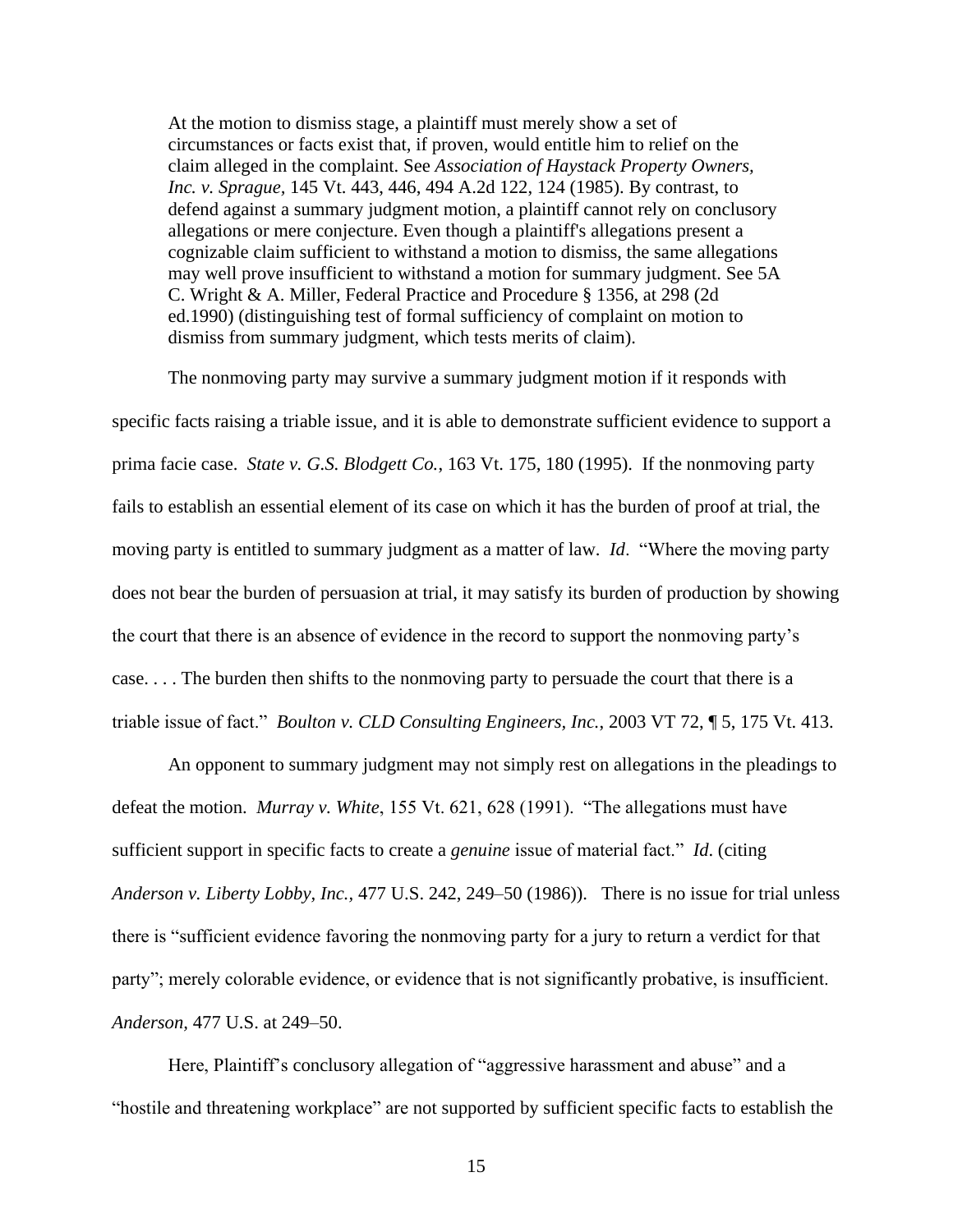standard of outrageous conduct in *Crump*. Additionally, Plaintiff has not alleged or shown

specific facts demonstrating extreme emotional distress that was caused by outrageous conduct.<sup>2</sup>

The distress inflicted must be:

so severe that no reasonable man could be expected to endure it. The intensity and the duration of the distress are factors to be considered in determining its severity.

<sup>2</sup> As stated in Restatement (Second) of Torts,  $\S$  46, comment j:

Emotional distress passes under various names, such as mental suffering, mental anguish, mental or nervous shock, or the like. It includes all highly unpleasant mental reactions, such as fright, horror, grief, shame, humiliation, embarrassment, anger, chagrin, disappointment, worry, and nausea. It is only where it is extreme that the liability arises. Complete emotional tranquility is seldom attainable in this world, and some degree of transient and trivial emotional distress is a part of the price of living among people. The law intervenes only where the distress inflicted is so severe that no reasonable man could be expected to endure it. The intensity and the duration of the distress are factors to be considered in determining its severity. Severe distress must be proved; but in many cases the extreme and outrageous character of the defendant's conduct is in itself important evidence that the distress has existed.

Plaintiff failed to specify his claimed emotional distress in his statement of material facts,. However his unsworn attachments include a report of his psychologist stating Plaintiff was first seen in a state of high anxiety (and reported chest pains, loss of appetite, and sleep and concentration issues), and that the acute anxiety symptoms reduced after four weekly sessions (See Plaintiff's Exhibit 1, at WLF P40). It may be a close question whether Plaintiff's relatively short period of acute anxiety served as "severe" emotional distress for IIED purposes. See e,g., *Morgan v. Union County Bd. of Chosen Freeholders*, 268 N.J. Super. 337, 633 A.2d 985 (App. Div. 1993) (where the intentional conduct is directed at the plaintiff, he or she need not prove any physical injury, but allegations relating to aggravation, embarrassment, minor headaches, and loss of sleep are not enough to withstand a motion for summary judgment); *[Saeed v.](https://1.next.westlaw.com/Link/Document/FullText?findType=Y&serNum=2003237238&pubNum=0006538&originatingDoc=I546f44a3214111da9c66988803e8b204&refType=RP&originationContext=document&transitionType=DocumentItem&contextData=(sc.Keycite))  Warner-Lambert Co.*[, 61 Fed. Appx. 740 \(2d Cir. 2003\) \(applying New Jersey law\)](https://1.next.westlaw.com/Link/Document/FullText?findType=Y&serNum=2003237238&pubNum=0006538&originatingDoc=I546f44a3214111da9c66988803e8b204&refType=RP&originationContext=document&transitionType=DocumentItem&contextData=(sc.Keycite)) ( hair loss and difficulty sleeping for "a number of months," where plaintiff conceded that he was able to engage in normal daily activities and did not take any medication, undergo any tests, or seek treatment of any kind beyond consulting his physician wife, was insufficient to establish intentional infliction of emotional distress, and here, the plaintiff former employee offered no proof of psychological trauma or any lasting problems); *Kennedy v. UMC University Medical Center,* 203 F. Supp. 3d 1100 (D. Nev. 2016) (applying Nevada law) ( alleged symptoms of anxiety and panic attacks arising from her termination were insufficient to establish severe emotional distress, as would support an IIED claim). The court does not determine this issue as it concludes Plaintiff has not show "outrageous" conduct, or that his claimed emotional distress was causally linked to conduct that can be characterized as "outrageous" for the IIED tort purposes.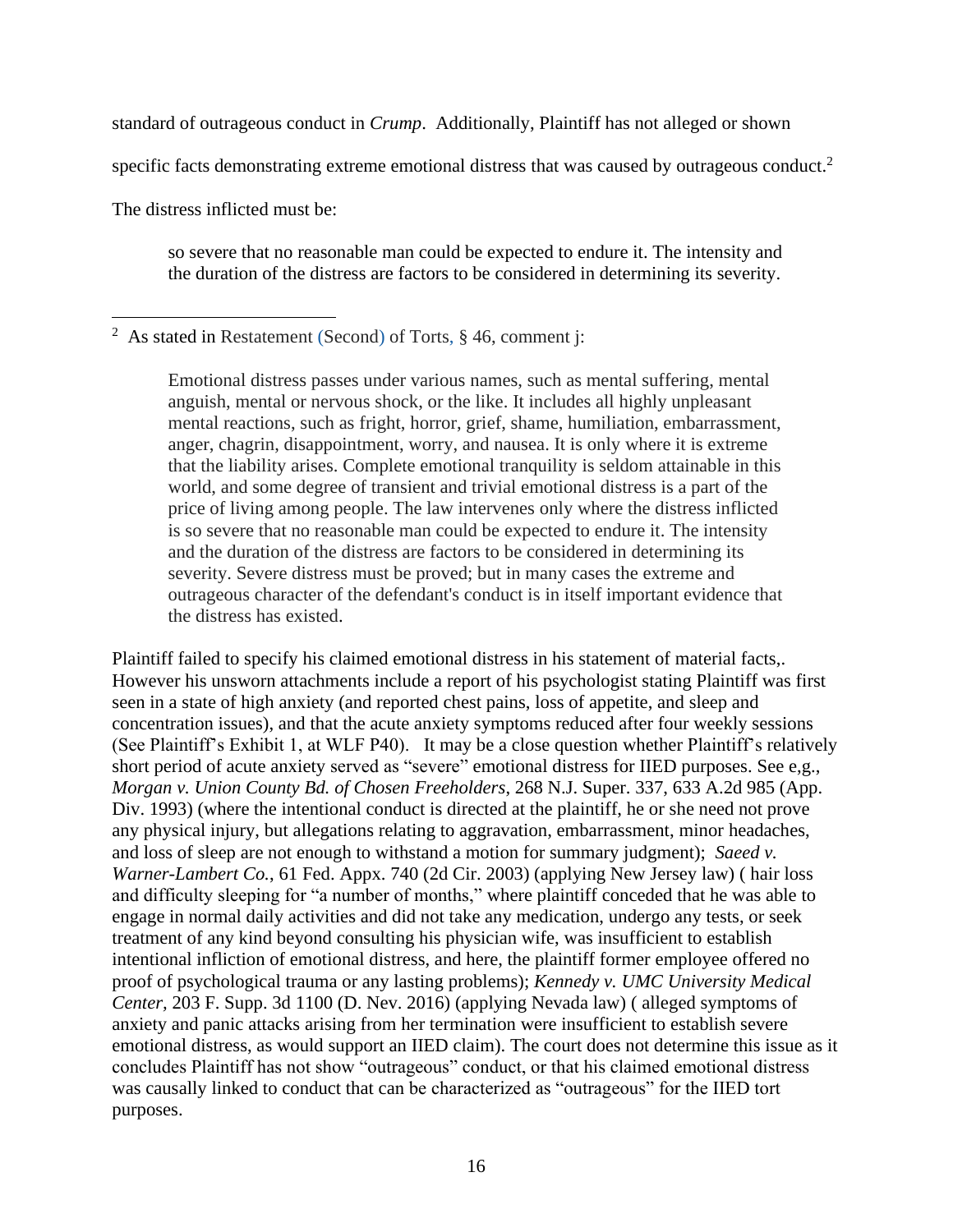Severe distress must be proved; but in many cases the extreme and outrageous character of the defendant's conduct is in itself important evidence that the distress has existed.

Restatement (Second) of Torts § 46 (1965).

Here, Plaintiff himself could not say when his stress relating to work became "intense," because "[c]ertain things developed over time." Def.'s SUF ¶ 7. There was "no particular day" that it started. *Id.* In Plaintiff's characterization, the "kitchen meeting" constituted "one bit of abuse." *Id.* ¶ 8. The mental-emotional conditions Plaintiff experienced, even if assumed to be sufficiently severe for the tort of IIED, do not appear causally linked to "extreme and outrageous" behavior. It evolved from a long set of work events spanning Summer – Fall 2012. However, "[a] string of individually unactionable events cannot be taken together to establish a prima facie case of IIED." *Fernot v. Crafts Inn*, 895 F.Supp. 668, 684 (D. Vt. 1995). As the *Denton* Court said "[a]bsent at least one incident of behavior that transcends the ignoble and vast realm of unpleasant and often stressful conduct . . . , incidents that are themselves insignificant should not be consolidated to arrive at the conclusion that the overall conduct was outrageous." *Denton v. Chittenden Bank,* 163 Vt. 62, 65 (1994). As noted above, the "kitchen table" incident lacks sufficient hallmarks to be objectively viewed as meeting the "outrageous" element for the IIED tort.

Plaintiff in effect relies upon a multi-month *accumulation of events* to meet his duty to show outrage. As Judge Thomas Zonay has stated, "[o]ur Supreme Court, in keeping with analogous precedent from other jurisdictions, steadfastly has refused to allow what might be called cumulative outrage - that is, outrage constructed from a series of less-than-outrageous acts." *Sears v. St. Johnsbury Academy*, 2007 WL 6096859, Docket 19-1-06 Cacv (Vt. Sup. Ct., Nov. 9, 2007) (Zonay, J) (citing *Denton, supra; Fromson*, *supra*; *Dulude v. Fletcher Allen*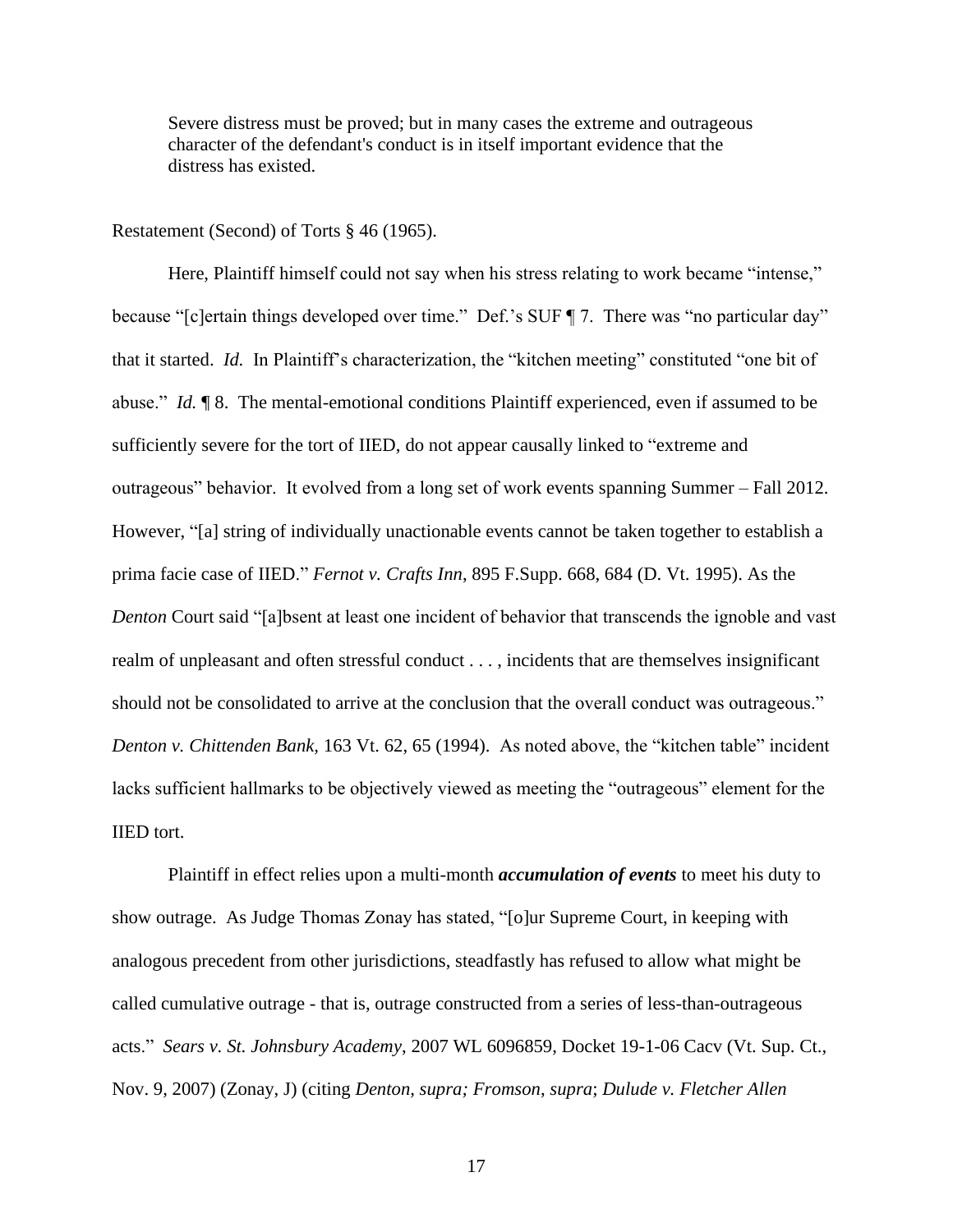*Health Care, Inc.*, 174 Vt. 74, 84 (2002)); see also *Murray v. St. Michael's College*, 164 Vt. 205, 212 (1995) (no prima facie IIED claim where plaintiff claimed defendants retaliated against him for filing a workers' compensation claim by "badgering him to come back to work [although he was injured], changing his employment duties and responsibilities, requiring him to work night shifts in breach of a previous agreement, changing his work hours, giving him unfairly low job evaluations, and challenging his right to receive workers' compensation benefits," and finally demoting him for misconduct); *Mancini v. General Electric Co*., 820 F.Supp. 141 (D. Vt. 1993) (applying Vermont law) (terminated employee with 24 years' of service failed to establish outrageous acts to prove a cause of action for IIED against his former employer where the employee's supervisor, directed verbal abuse at him and had at times ignored the employee, while at other times paying unusually close attention to his work habits in "nit picking detail," even if the supervisor knew that the former employee suffered from emotional problems that made him somewhat more susceptible to the adverse effects of such conduct). See *also Cheney v. New England Newspaper, Inc*., 2014 WL 2558330, Docket 509-10-12Wmcv (2/26/14) (Wesley, J)(summary judgment for employer on IIED claim where employer demoted employee during a medical leave, rudely screamed at her and mocked her when she asserted her legal rights, refused to discuss it and told her to "go to work" in her reassigned position or go home; dismissal granted for lack of showing of extreme outrage despite fact employer "was thoughtless, rude and show[ed] a fundamental misunderstanding of an employee's right to medical leave").

Courts in other states have rejected IIED claims arising out of contentious, rude and inconsiderate employment situations. See e.g., *Sterling v. Upjohn Healthcare Services, Inc.*, 299 Ark. 278, 279 (1989) (employer's attempts to undermine the employee, who was employed as an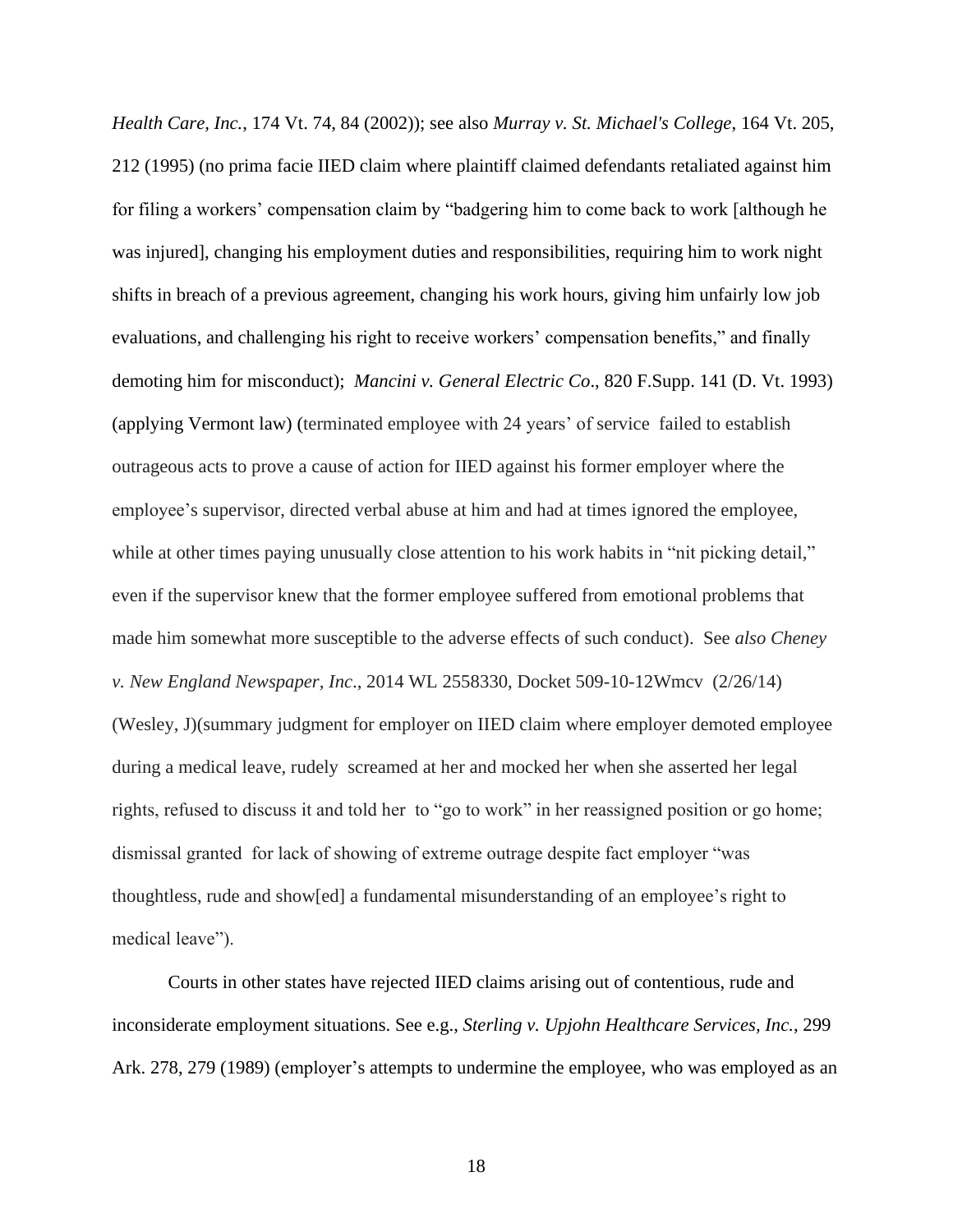administrator, by falsely telling other employees that the administrator was always drunk, falsely accusing the administrator of making untrue statements, delaying the processing of the administrator's expense vouchers and of vouchers belonging to other employees who would blame the administrator for the delay, asking employees under the administrator's supervision to watch him and report on him, instructing the administrator not to communicate with other employees, and cursing the administrator, were not sufficiently extreme or outrageous so as to allow for recovery); *Clayton v. Nabisco Brands, Inc.,* 804 F. Supp. 882, 884–86 (S.D. Tex. 1992) (applying Texas law) (former employee failed to demonstrate an issue of material fact on a claim for intentional infliction of emotional distress, the court held, where evidence that during a fiveyear period managers were prone to yelling, rude, accusatory, suspicious, inconsiderate, insulting, and unduly critical did not show conduct so vile or reprehensible as to go beyond all possible bounds of decency, to be regarded as atrocious, and utterly intolerable in a civilized community); *Watte v. Edgar Maeyens, Jr., M.D., P.C*., 828 P.2d 479, 481 (Or. Ct. App. 1992) (employer's conduct in the course of terminating the plaintiffs' employment, in directing them to hold hands with coworkers, demanding that they surrender their keys, pacing tensely in front of them with clenched hands, accusing them of being liars and saboteurs, terminating their employment, refusing to explain this conduct, and rashly ordering them off the premises, did not exceed the bounds of social toleration so as to state a claim for intentional infliction of emotional distress, as conduct that is merely rude, boorish, tyrannical, churlish, and mean does not satisfy that standard); *Kentucky Fried Chicken Nat. Management Co. v. Weathersby*, 607 A.2d 8, 16 (Md. 1992) (employer's actions did not reach a level of outrageousness required to recover under an intentional infliction of emotional distress theory, where the employee's supervisor accused the employee of stealing money from the store safe, ordered her to take a polygraph test, and, in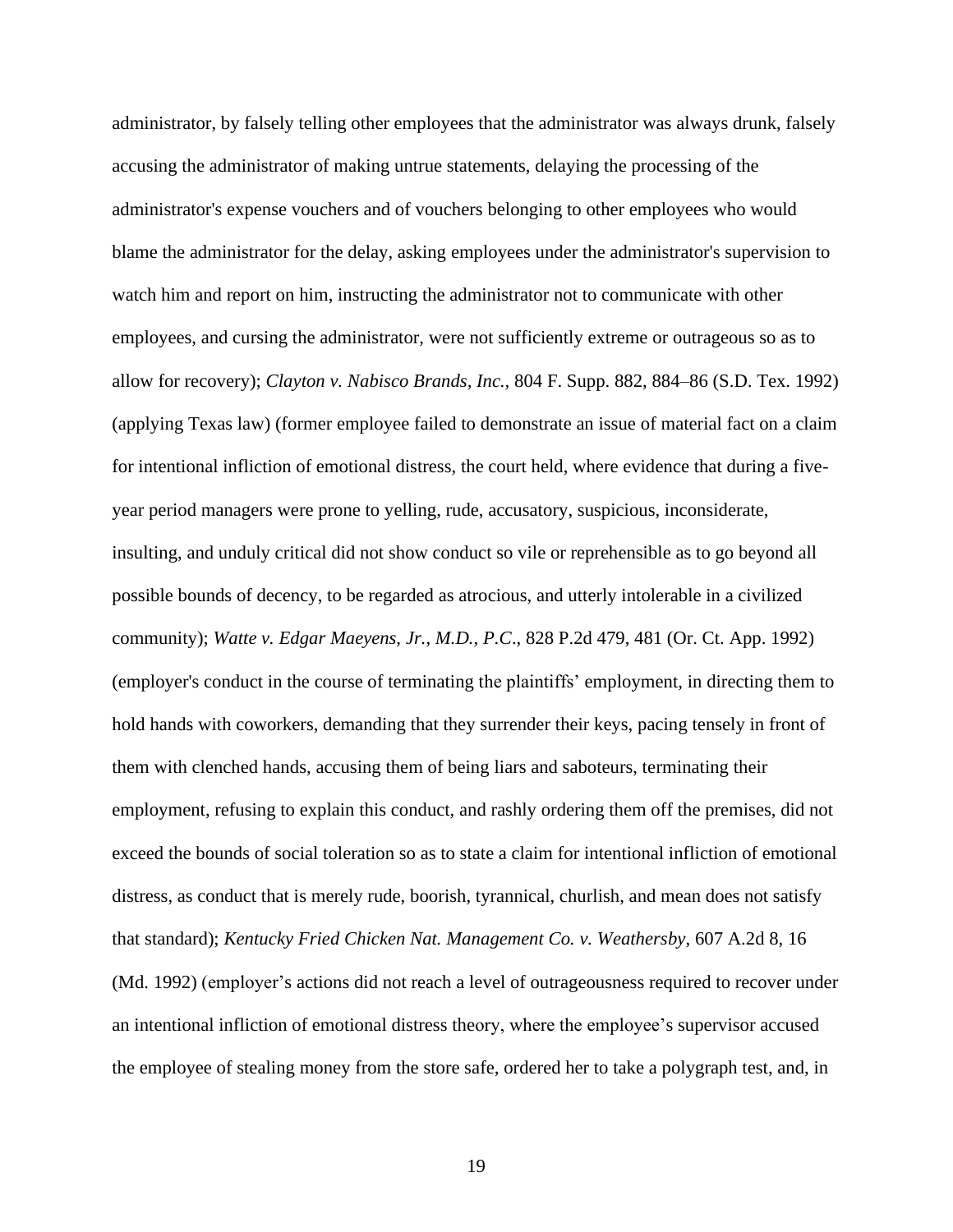front of customers and other employees, took away the employee's store keys and suspended her for 10 days "pending an investigation" into the incident, even though, unknown to the employer, the employee had special personality traits that, combined with the supervisor's actions, resulted in the employee's hospitalization for depression and severe suicidal and homicidal tendencies); *Knudsen v. Quebecor Printing (U.S.A.) Inc.*, 792 F. Supp. 234, 241 (S.D. N.Y. 1992) (applying New York law) (allegations that the plaintiff's employer intentionally, willfully, and maliciously misrepresented facts and circumstances of the plaintiff's job performance and used these misrepresentations as the basis for his termination, together with allegations that these misrepresentations shocked, embarrassed, and humiliated the plaintiff and that, as a result thereof, he suffered "nervous and erratic behavior, weight loss, lack of sleep, puffiness and swelling," did not amount to outrageous conduct and failed to state a cause of action for intentional infliction of emotional distress); *Nelson v. Phoenix Resort Corp.*, 888 P.2d 1375, 1387 (Ariz. Ct. App. 1994) (former chief Financial Officer's IIED claim rejected where the CFO alleged that he was called to the office at 2:00 a.m., and that armed personnel brought him to the lobby, where he was then fired in front of news media that had been invited to watch); *Petkewicz v. Dutchess County Dept. of Community & Family Services*, 27 N.Y.S.3d 264 (N.Y. App. Div. 2016) (public employer's conduct was not so extreme or outrageous, as required to satisfy first element of intentional infliction of emotional distress, where employee's supervisor was overtly hostile, failed to provide her with meaningful mentoring and constructive feedback, and improperly prejudged employee's ability to perform her working duties, leading to employee's discharge.)

In sum, from Plaintiff's proof and statements, the Court cannot conclude that Plaintiff has met his burden that he was subjected to "extreme and outrageous conduct" or that he suffered